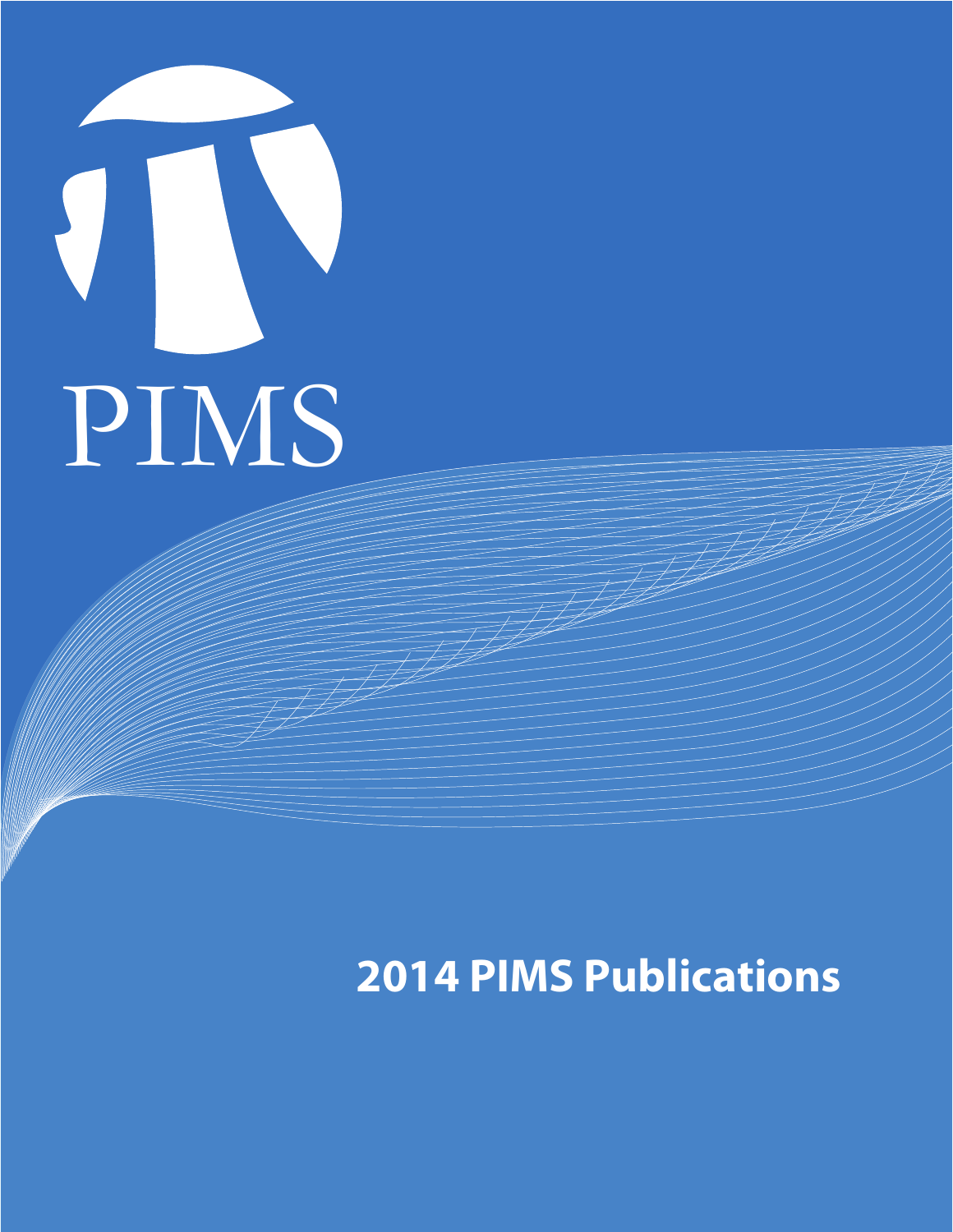## **PIMS 2014 Publications**

Below we list publications for PIMS CRG activities, PDFs and CNRS Researchers. Only publications dated 2014 are listed.

- 1. H. Afshar, T. Creutzig, D. Grumiller, Y. Hikida, and P. Ronne, Unitary W-algebras and threedimensional higher spin gravities with spin one symmetry, *JHEP*, Vol. 63 (2014)
- 2. Z. Aghazadeh, W. M. Golab and P. Woelfel, Making objects writable, Proc. of PODC 2014, pp. 385-395 (2014)
- 3. M. Agueh, Local existence of weak solutions to kinetic models of granular media, preprint (2014)
- 4. A. Akbary, N. Ng, and M. Shahabi, Limiting distributions of the classical error terms of prime number theory, *Quarterly Journal of Mathematics,* pp. 1-38 (2014)
- 5. D. Alistarh, J. Aspnes, V. King and J. Saia, Communication-Efficient Randomized Consensus, Proc. of *DISC 2014*, pp. 61-75 (2014)
- 6. B. Antieau and B. Williams, The topological period-index problem over 6-complexes, *Journal of Topology 7*, pp. 617-640 (2014)
- 7. B. Antieau and B. Williams, Unramified division algebras do not always contain Azumaya maximal orders, *Inventiones Mathematicae,* Vol. 197 Issue 1, pp. 47-56 (2014)
- 8. B. Antieau and B. Williams, The Period-Index Problem for Twisted Topological K-Theory, *Geometry and Topology 18*, pp. 1115-1148 (2014)
- 9. B. Antieau and B. Williams, On the classification of oriented 3-plane bundles over a 6-complex, to appear in *Topology and its Applications* (2014)
- 10. B. Antieau and B. Williams, The prime divisors of the period and index of a Brauer class, to appear

in the *Journal of Pure and Applied Algebra* (2014)

- 11. C. Anton, J. Deng and Y.S. Wong, High-order symplectic schemes for stochastic Hamiltonian systems, *Commun. Comput. Phys*., Vol 16., pp. 169- 200 (2014)
- 12. C. Anton, Y.S Wong and J. Deng, Symplectic schemes for stochastic Hamiltonian systems preserving Hamiltonian functions, *International Journal of Numerical Analysis & Modeling*, Vol. 11, No 3, pp 427-451 (2014)
- 13. P. Apkarian, and D. Noll, Optimization-based control design techniques and tools, *Encyclopedia of Systems and Control,* pp. 1-12 (2014)
- 14. T. Asano, D. G. Kirkpatrick, K. Nakagawa and O. Watanabe,  $\tilde{O}(\sqrt{n})$ -Space and Polynomial-Time Algorithm for Planar Directed Graph Reachability, Proc. of *MFCS 2014*, pp. 45-56 (2014)
- 15. T. Asano, D. G. Kirkpatrick, K. Nakagawa and O. Watanabe, O(sqrt(n))-Space and Polynomialtime Algorithm for the Planar Directed Graph Reachability Problem, Math. Found. Of Comp. Sci., Lecture notes in *Comp. Sci.,* Vol. 8635, pp. 45-56 (2014)
- 16. V. Asimit, A. Badescu, T.K. Siu, and Y. Zinchenko, Capital requirements and optimal investment with solvency probability constraints, *IMA Journal of Management Mathematics,* Vol 25, Issue 4, pp. 1-31 (2014)
- 17. M Atapour, C Soteros, D. Sumners and S. Whittington, Counting closed 2-manifolds in tubes in hypercubic lattices, submitted to *J. Phys. A* (2014)
- 18. M. Aumüller, M. Dietzfelbinger and P. Woelfel, Explicit and Efficient Hash Families Suffice for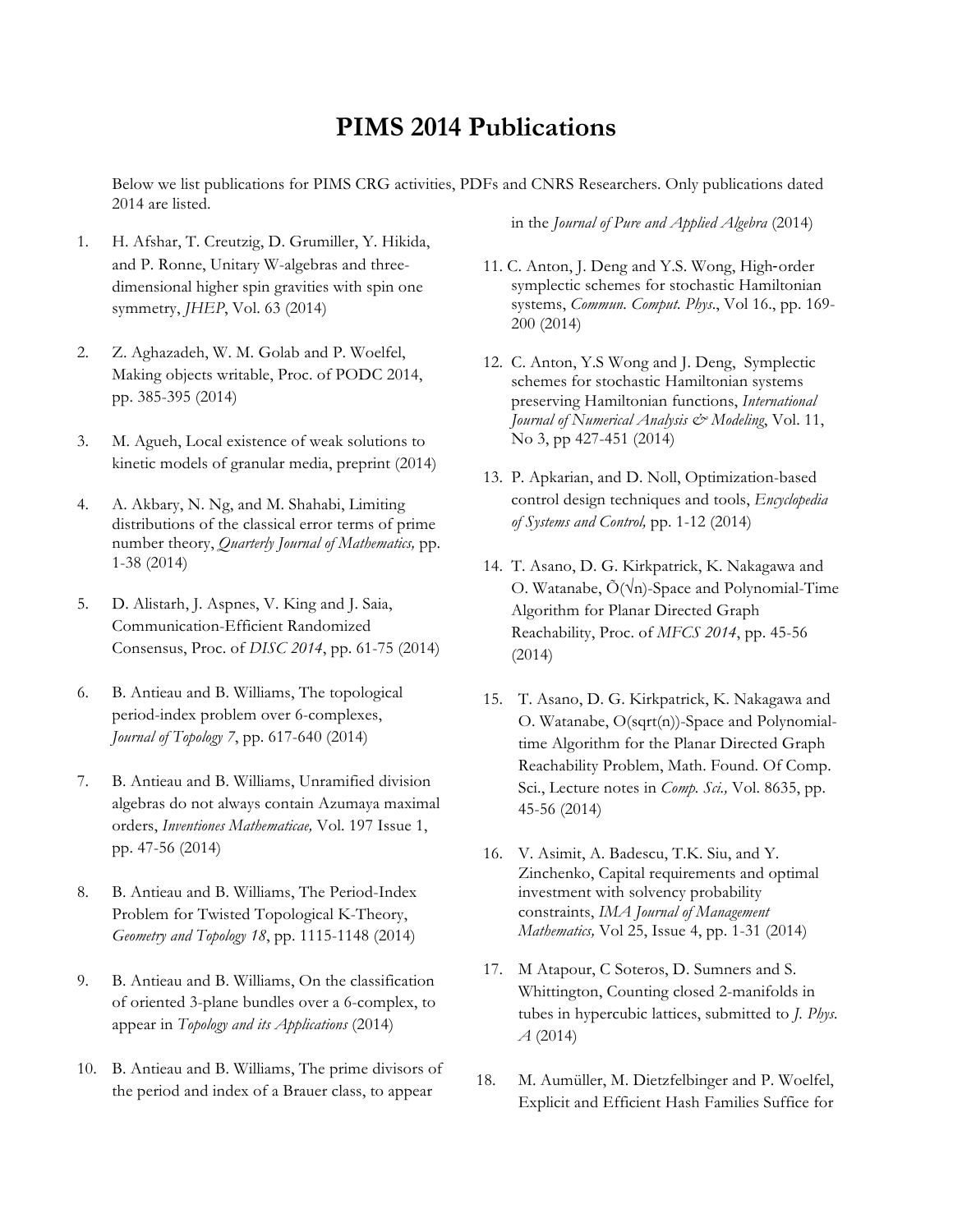Cuckoo Hashing with a Stash, *Algorithmica* Vol. 70, Issue 3, pp. 428-456 (2014)

- 19. M. Ballard, D. Favero, and L. Katzarkov, A category of kernels for equivariant factorizations, II: further implications, *Journal de mathématiques pures et appliquées,* Vol. 102, Issue 4, pp. 702-757 (2014)
- 20. C. Bardos, L. Szekelyhidi, Jr., and E. Wiedemann, Non-uniqueness for the Euler equations: The effect of the boundary, *Russian Mathematical Surveys*, Vol 69, No 2 pp. 189-207 (2014)
- 21. H.H. Bauschke, J. Chen, and X. Wang, A projection method for approximating fixed points of quasi nonexpansive mappings without the usual demiclosedness condition, *Journal of Nonlinear and Convex Analysis*, Vol. 15, No 1 pp. 129-135 (2014)
- 22. H.H. Bauschke, D.R. Luke, H.M. Phan, and X. Wang, Restricted normal cones and sparsity optimization with affine constraints, *Foundations of Computational Mathematics*, Vol 14, Iss 1 pp. 63- 83 (2014)
- 23. H.H. Bauschke, J.Y. Bello Cruz, H.M. Phan, and X. Wang, The rate of linear convergence of the Douglas-Rachford algorithm for subspaces is the cosine of the Friedrichs angle, *Journal of Approximation Theory*, Vol 185, pp. 63-79 (2014)
- 24. H.H. Bauschke, J. Chen, and X. Wang, A Bregman projection method for approximating fixed points of quasi-Bregman nonexpansive mappings, to appear in *Applicable Analysis* (2014)
- 25. H.H. Bauschke, W.L. Hare, and W.M. Moursi, A Derivative-Free CoMirror Algorithm, to appear in *Optimization Methods and Software* (2014)
- 26. H.H. Bauschke, W.L. Hare, and W.M. Moursi, Generalized solutions for the sum of two maximally monotone operators, *SIAM J. on Control and Optimization,* Vol 52, No. 2 pp. 1034- 1047 (2014)
- 27. H. Bauschke, J. Sarada, and X. Wang, On moving averages, *Journal of Convex Analysis*, Vol 21, No 1 pp. 219-235 (2014)
- 28. H. Bauschke, J.Y. Bello-Cruz, T.T.A. Nghia, H.M. Phan, and X. Wang: The rate of linear convergence of the Douglas-Rachford algorithm for subspaces is the cosine of the Friedrichs angle, *J. Approx. Theory*, Vol. 185, pp. 63-79 (2014)
- 29. H. Bauschke, J.Y. Bello-Cruz, T.T.A. Nghia, H.M. Phan, and X. Wang: Optimal rates of convergence of matrices and applications, submitted (2014)
- 30. J. D. Benamou and G. Carlier, Augmented Lagrangian methods for transport optimization, mean-field games and degenerate elliptic equations, accepted to *J. Optimization Theory and Applications* (2014)
- 31. J.D. Benamou, G. Carlier, M. Cuturi, G.Peyre and L. Nenna, Iterative Bregman projections for regularized transportation problems, to appear in *SIAM J. Sci. Comp* (2014)
- 32. P. Berenbrink, B. Krayenhoff and F. Mallmann-Trenn, Estimating the number of connected components in sublinear time, *Inf. Process. Lett.* Vol. 114, Issue 11, pp. 639-642 (2014)
- 33. P. Berenbrink, A. Briedetzky and L. Nagel, Balls into non-uniform bins, *J. Parallel Distrib. Comput.,*  Vol.74, Issue 2, pp. 2065-2076 (2014)
- 34. P. Berenbrink, M. Hoefer and T. Sauerwald, Distributed Selfish Load Balancing on Networks, *ACM Transactions on Algorithms*, Vol. 11 (2014)
- 35. P. Berenbrink, R. Elsässer, and T. Sauerwald, Randomised broadcasting: Memory vs. randomness, *Theor. Comput. Sci*., Vol. 520, pp. 27- 42 (2014)
- 36. P. Berenbrink, F. Ergün, F. Mallmann-Trenn and E. Sadeqi Azer, Palindrome Recognition In The Streaming Model, *Proc. of STACS 2014*, pp.149- 161 (2014)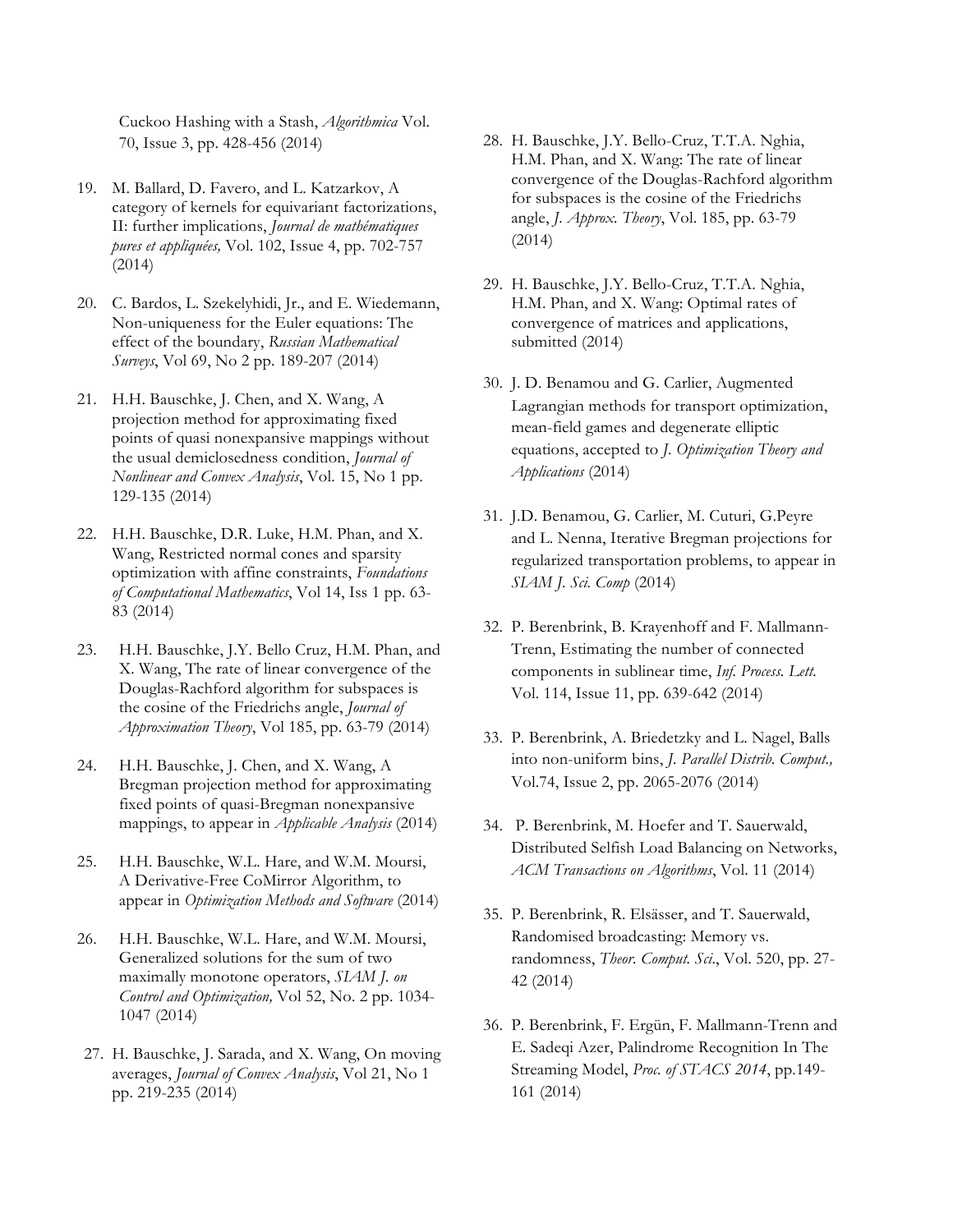- 37. P. Berenbrink, F. Ergün, F. Mallmann-Trenn and E. Sadeqi Azer, Palindrome Recognition In The Streaming Model, *Proc. of STACS 2014* (2014*)*
- 38. M. Bergeron, The topology of nilpotent representations in reductive groups and their maximal compact subgroups, to appear in *Geometry and Topology*, (2014)
- 39. A. Berget and B. Rhoades, Extending the parking representation, *Journal of Combinatorial Theory Ser. A*, Vol. 123, Issue 1, pp. 43-56 (2014)
- 40. A. Berget and A. Fink, Equivariant K-classes of matrix orbit closures, submitted (2014)
- 41. A. Berget and Brendon Rhoades, Extending the parking representation, *J. Combinatorial Theory Ser. A*, Vol 123, Issue 1, pp. 43-56 (2014)
- 42. N. Billerey and R. Menares, On the modularity of reducible mod l Galois representations, accepted to *Math. Research Letters* (2014)
- 43. M. R. Bremner and S. Madariaga, Dendriform analogues of Lie and Jordan triple systems, *Communications in Algebra*, Vol 42, Issue 11, pp. 4696-4711 (2014)
- 44. K. Bringmann, T. Creutzig, and L. Rolen, Negative Index Jacobi Forms and Quantum Modular Forms, *Research in the Mathematical Sciences,* Vol 1, Issue 11, (2014)
- 45. F. Brown, O. Schnetz, and K. Yeats, Properties of c2 invariants of Feynman graphs, *Adv. in Theo. and Math. Phys.*, Vol. 18, No 2, pp. 323-362 (2014)
- 46. R. Budney and W. Sethares, Topology of musical data, *J. Math & Music*, Vol. 8, Issue 1, pp. 73-92 (2014)
- 47. R. Budney and J. Hillman, A small, infinitelyended 2-knot group, preprint (2014)
- 48. R. Budney, D. Sinha, R. Koytcheff and J. Conant, Embedding calculus knot invariants are of finite type, submitted (2014)
- 49. S. Burrill, S. Melczer and M. Mishna, A Baxter class of a different kind, and other bijective results using tableau sequences ending with a row shape, submitted (2014)
- 50. D. Calegari and D. Rolfsen, Groups of PL homeomorphisms of cubes, to appear in *Annales de la Faculte des Sciences de Toulouse, special issue dedicated to Michel Boileau*, (2014)
- 51. M. Cariglia, G. W. Gibbons, D. Kubiznak, and C. M. Warnick, Hidden Symmetries of Dynamics in Classical and Quantum Physics, accepted to *Reviews in Modern Physics* (2014)
- 52. G. Carlier, A. Oberman and E. Oudet, Numerical methods for matching for teams and Wasserstein barycenters, to appear in *M2AN*  (2014)
- 53. D. Chan and D. G. Kirkpatrick, Multi-Path Algorithms for minimum-colour path problems with applications to approximating barrier resilience, *Theor. Comput. Sci*., Vol. 553, pp. 74-90 (2014)
- 54. K. Chan, C. Walton and J. Zhang, Hopf actions and Nakayama automorphisms, *Journal of Algebra*  Vol. 409, pp. 26-53 (2014)
- 55. K. Chan, C. Walton, Y. Wang and J. Zhang, Hopf actions on filtered regular algebras, *Journal of Algebra,* Vol. 397, pp. 68-90 (2014)
- 56. K. Chan, E. Kirkman, C. Walton, and J. Zhang, Quantum binary polyhedral groups and their actions on quantum planes, *Journal Fur die Reine und Angewandte Mathematik (Crelle's Journal)* (2014)
- 57. Y. B. Chan and A. Rechnitzer, Accurate lower bounds on two-dimensional constraint capacities from corner transfer matrices, *IEEE Transactions*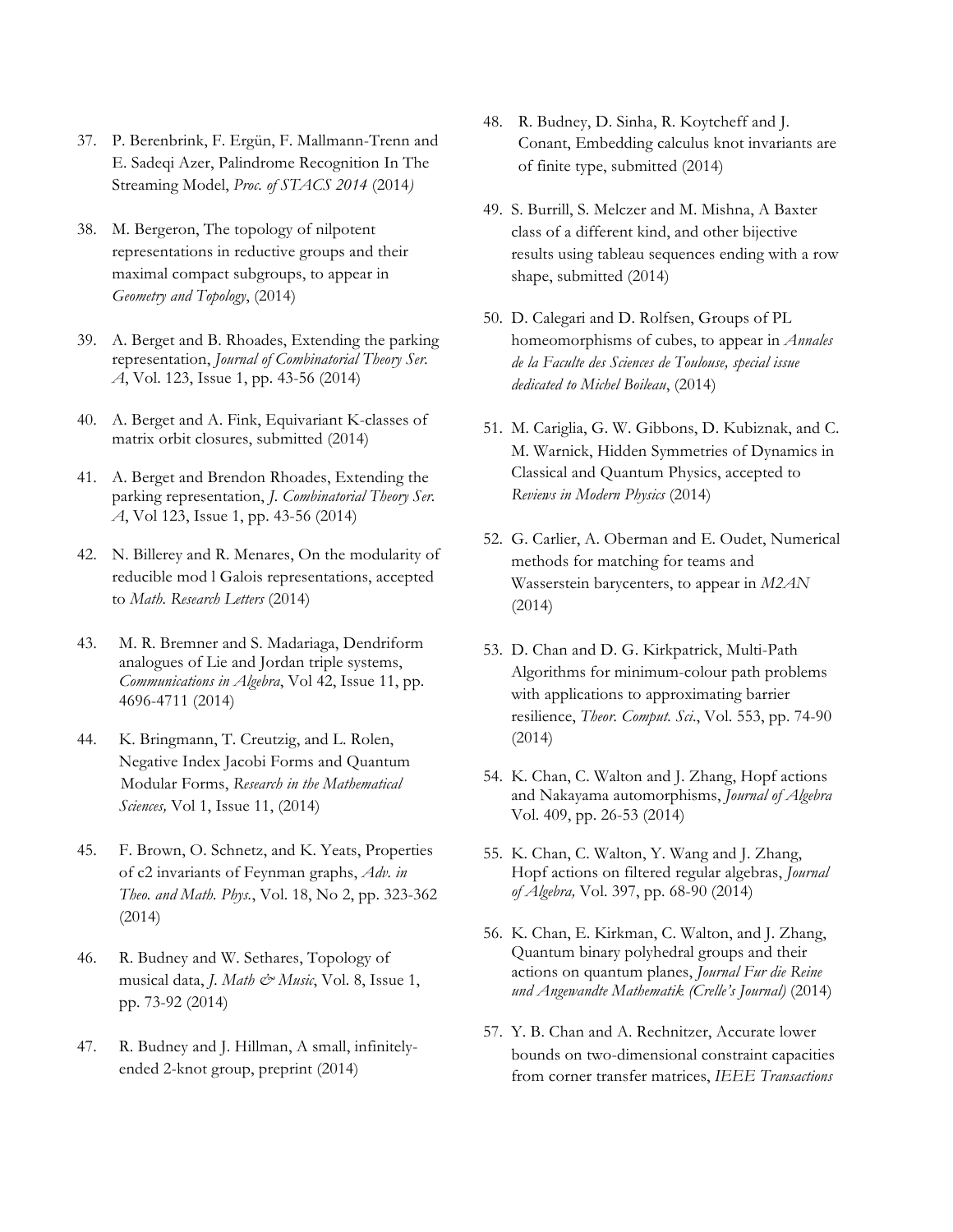*on Information Theory* , Vol. 60, pp. 3845-3858 (2014)

- 58. Y. B. Chan and A. Rechnitzer, Upper bounds on the growth rates of hard squares and related models via corner transfer matrices, submitted to *DMTCS* (2014)
- 59. H. Chang and A. Karch, Entanglement Entropy for Probe Branes, *Journal of High Energy Physics*, Vol 2014, No 1, pp. 1-30 (2014)
- 60. C. Chen, L. Zheng, A. Thomo, K. Wu and V. Srinivasan, Comparing the staples in latent factor models for recommender systems, *Proc. of SAC 2014*, pp. 91-96 (2014)
- 61. S. Chester, B. M. Kapron, G. Srivastava, V. Srinivasan and A. Thomo, Anonymization and Deanonymization of Social Network Data, *Encyclopedia of Social Network Analysis and Mining*, pp. 48-56 (2014)
- 62. M. Cheston, K. McGregor, C. Soteros and M. Szafron, New evidence on the asymptotics of knotted lattice polygons via local strand-passage models*, Journal of Statistical Mechanics: Theory and Experiment*, Issue. 2, Art. No. 02014 (2014)
- 63. M. Clay and J. Mangahas, An algorithm to detect full irreducibility by bounding the volume of periodic free factors, to appear in *Michigan Math. J.* (2014)
- 64. T. Creutzig and A. Milas, False Theta Functions and the Verlinde formula, *Advances in Mathematics*, Vol 262, pp. 520-545 (2014)
- 65. T. Creutzig, D. Ridout, and S. Wood, Coset Constructions of Logarithmic (1,p)-Models, *Letters in Math. Physics*, Vol 104, Issue 5, pp. 553- 583 (2014)
- 66. T. Creutzig, Y. Hikida, and Peter Ronne, Higher spin AdS3 holography with extended supersymmetry, *JHEP*, Vol 163, (2014)
- 67. T. Creutzig and G. Hoehn, Mathieu Moonshine and the Geometry of K3 Surfaces, *Commun. Num. Theor. Phys.,* Vol 8, No 2, pp. 295-328 (2014)
- 68. T. Creutzig, G. H. John, and T. Miezaki, The McKay-Thompson series of Mathieu Moonshine modulo two, *The Ramanujan Journal* , Vol. 34, Issue 3, pp. 319-328 (2014)
- 69. V. Dani, V. King, M. Movahedi and J. Saia, Quorums Quicken Queries: Efficient Asynchronous Secure Multiparty Computation, *Distributed Computing and Networking*, Vol. 8314, pp. 242-256 (2014)
- 70. P. Dao, I. Numanagic, Y.Y. Lin, F. Hach, E. Karakoç, N. Donmez, C. Collins, E. E. Eichler and S. C. Sahinalp, ORMAN: Optimal resolution of ambiguous RNA-Seq multimappings in the presence of novel isoforms, *Bioinformatics,* Vol. 30, Issue 5, pp. 644-651 (2014)
- 71. R. Davis, C. Doran, A. Gewiss, A. Novoseltsev, D. Skjorshammer, A. Syryczuk, and U. Whitcher, Short Tops and Semistable Degenerations, *Experimental Mathematics*, Vol 23, Issue 4, pp. 351-362 (2014)
- 72. E. D. Demaine, Martin L. Demaine, Nicholas J. A. Harvey, Ryuhei Uehara, Takeaki Uno, Yushi Uno, UNO is hard, even for a single player. *Theor. Comput. Sci.* Vol. 521, pp. 51-61 (2014)
- 73. M. Dietzfelbinger and P. Woelfel, Tight Lower Bounds for Greedy Routing in Higher-Dimensional Small-World Grids, *Proc. of SODA 2014*, pp. 816-829 (2014)
- 74. C. Doran, T. Hubsch, K. M. Iga, and G. D. Landweber, On General Off-Shell Representations of Worldline (1D) Supersymmetry, *Symmetry*, Vol 6, pp. 67-88 (2014)
- 75. C. Doran, S. Mendez-Diez and J. Rosenberg, Tduality for Orientifolds and Twisted KR-theory,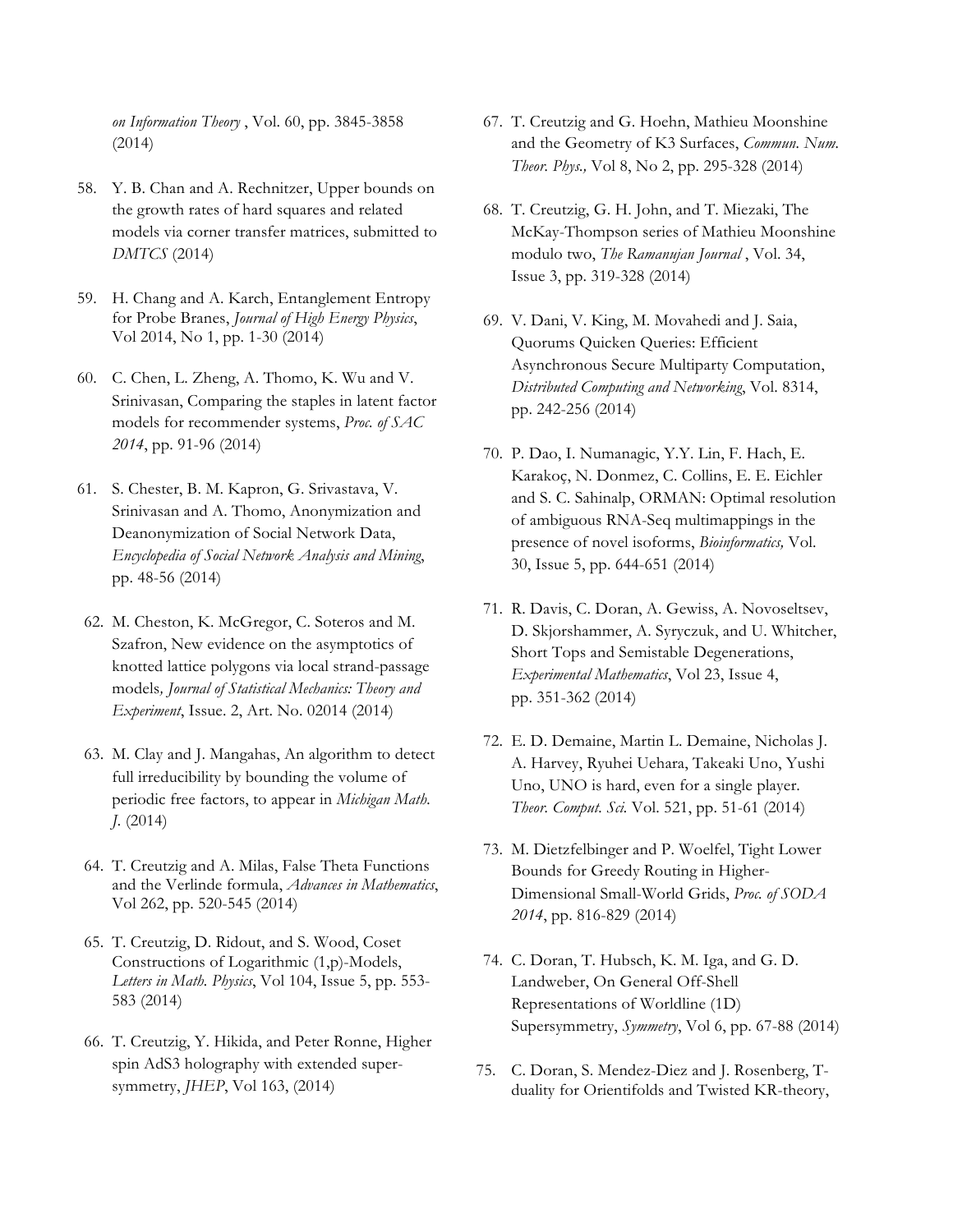*Lett. Math. Phys,* Vol. 104, Issue 11, pp. 1333- 1364 (2014)

- 76. C. Doran, K. Iga, G. Landweber and S. Méndez-Diez, Geometrization of N-Extended 1- Dimensional Supersymmetry Algebras, *Proc. of SACNAS National Conference* (2014)
- 77. C. Doran, S. Mendez-Diez, J. Rosenberg, String Theory on Elliptic Curve Orientifolds and KRtheory, to appear in *Commun. Math. Phys.,* (2014)
- 78. C. Doran, M. Kerr, Algebraic Cycles and Local Quantum Cohomology, to appear in *Commun. Num. Th. and Phys*. (2014)
- 79. T. Duchamp, G. Xie, and T. Yu, On a new proximity conditions for manifold-valued subdivision schemes, *Springer Proceedings in Mathematics & Statistics.* Vol. 83, pp. 65-79 (2014)
- 80. M. Elahi, C. Williamson and P. Woelfel, Decoupled speed scaling: Analysis and evaluation, *Perform. Eval.*, Vol. 73, pp. 3-17 (2014)
- 81. M. Elder, G. Lee and A. Rechnitzer, Permutations generated by a stack of depth 2 and an infinite stack in series have an algebraic generating function, submitted (2014)
- 82. D. Favero, A. Iliev, and L. Katzarkov, Griffiths Groups for Derived Categories with applications to Fano-Calabi-Yaus, *Pure and Applied Mathematics Quarterly*, Vol. 10, No. 1, pp. 1-55 (2014)
- 83. D. Favero, F. Haiden, and L. Katzarkov, An Orbit Construction of Orlov Spectra, Phantoms, and Knorrer Periodicity, Lecture Notes of the Unione Matematica Italiana, Vol. 15 (2014).
- 84. M. Fazly and N. Ghoussoub, On the Henon-Lane-Emden conjecture, *Disc. Cont. Dyn. Syst*., Vol. 34, No 6, pp. 2513-2533 (2014)
- 85. S. A. Filippini, H. Ruddat, and A. Thompson, An introduction to Hodge structures, to appear in Lecture Notes of the Concentrated Graduate

Courses for Calabi-Yau Varieties: Arithmetic, Geometry and Physics (R. Laza, M. Schutt and N.Yui, eds.), forthcoming volume in the *Fields Institute Communications series,* Springer (2014)

- 86. L. Gao and J. Zhou, New optimal design criteria for regression models with asymmetric errors, *J. of Stat. Plan. And Infer.,* Vol. 149, pp. 140-151 (2014)
- 87. B. Gardiner, J. Khan, and Y. Lucet, Computing the partial conjugate of Convex Piecewise Linear-Quadratic Bivariate functions, *Comp. Optim. Appl.*, Vol. 58, pp. 249-272 (2014)
- 88. E. Gethner, D. G. Kirkpatrick and N. Pippenger, Computational Aspects of M.C. Escher's Ribbon Patterns, *Theory Comput. Syst*., Vol. 54, Issue. 4, pp. 640-658 (2014)
- 89. S. Gilbert, V. King, S. Pettie, E. Porat, J. Saia and M. Young, (Near) optimal resourcecompetitive broadcast with jamming, *Proc. of SPAA 2014*, pp. 257-266 (2014)
- 90. M. Greenberg and J. Voight, Lattice methods for algebraic modular forms on classical groups, *Computations with Modular Forms*, Vol. 6, pp. 147- 179 (2014)
- 91. L. Guo, G. Lin, J.J. Ye, and J. Zhang, Sensitivity analysis for parametric mathematical programs with equilibrium constraints, *SIAM Journal on Optimization*, Vol .24, No 3, pp. 1206-1237 (2014)
- 92. O. Gurel-Gurevich, Y. Peres, and O. Zeitouni, Localization for controlled random walks and martingales, *Electron. Commun. Probab.*, Vol. 19 no 24, pp. 1-8 (2014)
- 93. F. Hach, I. Sarrafi, F. Hormozdiari, C. Alkan, E. E. Eichler and S. C. Sahinalp, mrsFAST-Ultra: a compact, SNP-aware mapper for high performance sequencing applications, *Nucleic Acids Research 42(Webserver-Issue),* pp. 494-500 (2014)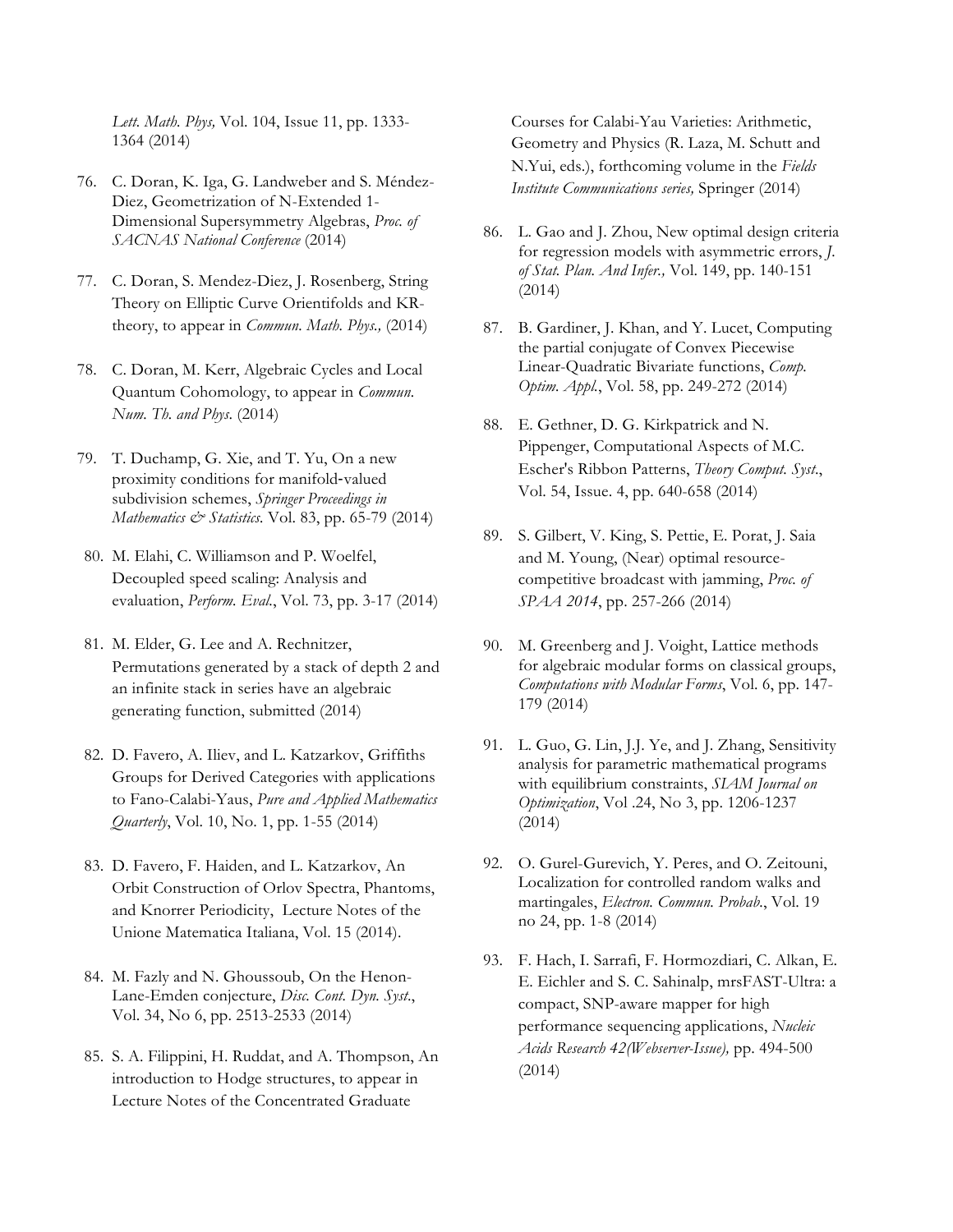- 94. A. Harder and A. Thompson, The geometry and moduli of K3 surfaces, to appear in Lecture Notes of the Concentrated Graduate Courses for Calabi-Yau Varieties: Arithmetic, Geometry and Physics (R. Laza, M. Schutt and N. Yui, eds.), forthcoming volume in the Fields Institute Communications series, *Springer* (2014)
- 95. W. Hare, S. Hossain, Y. Lucet, and F. Rahman, Models and strategies for efficiently determining an optimal vertical alignment of roads, *Journal of Computers & Operations Research*, Vol 44, pp. 161- 173 (2014)
- 96. W. Hare, Y. Lucet, and F. Rahman, A mixedinteger linear programming model to optimize the vertical alignment considering blocks and side-slopes in road construction, to appear in the *European Journal of Operational Research* (2014)
- 97. W. Hare, Numerical approximations of vudecompositions, u-gradients, and u-hessians, to appear in *SIAM Journal on Optimization* (2014)
- 98. N. J. A. Harvey, R. Schwartz and M. Singh, Discrepancy Without Partial Colorings, *Proc. of APPROX-RANDOM 2014*, pp. 258-273 (2014)
- 99. N. J. A. Harvey and N. Olver, Pipage Rounding, Pessimistic Estimators and Matrix Concentration, *Proc. of SODA 2014*, pp. 926-945 (2014)
- 100. F. Havet and A. D. King, List circular backbone colouring, *Dis. Math. And Theo. Comp. Sci.,* Vol 16, No 1, pp. 89-104 (2014)
- 101. F. Havet, A. D. King, M. Liedloff, and I. Todinca, (Circular) backbone colouring: tree backbones in planar graphs, *Discrete Applied Mathematics*, Vol, 169, pp. 119-134 (2014)
- 102. M. Helmi, L. Higham, E. Pacheco and P. Woelfel, The Space Complexity of Long-Lived and One-Shot Timestamp Implementations, *J. ACM*, Vol. 61, Issue 1, Art. No. 7 (2014)
- 103. M. Helmi, L. Higham and P. Woelfel, Space Bounds for Adaptive Renaming, *Proc. of DISC 2014*, pp. 303-317 (2014)
- 104. G. H. Holzegel and C. M. Warnick, Boundedness and growth for the massive wave equation on asymptotically anti-de Sitter black holes, *Journal for Functional Analysis,* Vol. 266, Issue 4, pp. 2436- 2485 (2014)
- 105. M. Huruguen, Log homogeneous compactifications of some classical groups, accepted to *Documenta Mathematica* (2014)
- 106. M. Huruguen, Special reductive groups over an arbitrary field, submitted to *Algebra and Number Theory* (2014)
- 107. T. Hulshof, M. Heydenreich, and R. Hofstad, High-dimensional incipient infinite clusters revisited, *J. Stat. Phys*., Vol. 155, pp. 966-1025 (2014)
- 108. T. Hulshof, M. Heydenreich and R. V.D. Hofstad, Random walk on the high-dimensional IIC, *Commun. Math. Phys*., Vol. 329, Issue 1, pp. 57-155 (2014)
- 109. J. Hubicka, J Fiala and Y Long, Universality of intervals of line graph order*, European Journal of Combinatorics*, Vol. 41, pp. 221-231 (2014)
- 110. J. Hubicka, and J. Nesetril, Bowtie-free graphs have a Ramsey lift, submitted to *Advances in Applied Mathematics* (2014)
- 111. H. Kammeyer, W. Lueck and H. Rueping, The Farrell-Jones conjecture for arbitrary lattices in virtually connected Lie Groups, submitted (2014)
- 112. D.C. Kessler, P.D. Hoff, and D.B. Dunson, Marginally Specified Priors for Nonparametric Bayesian Estimation, *Journal of the Royal Statistical Society Series B* (2014)
- 113. V. King and J. Saia, Faster Agreement via a Spectral Method for Detecting Malicious Behavior*, Proc. of SODA 2014*, pp. 785-800 (2014)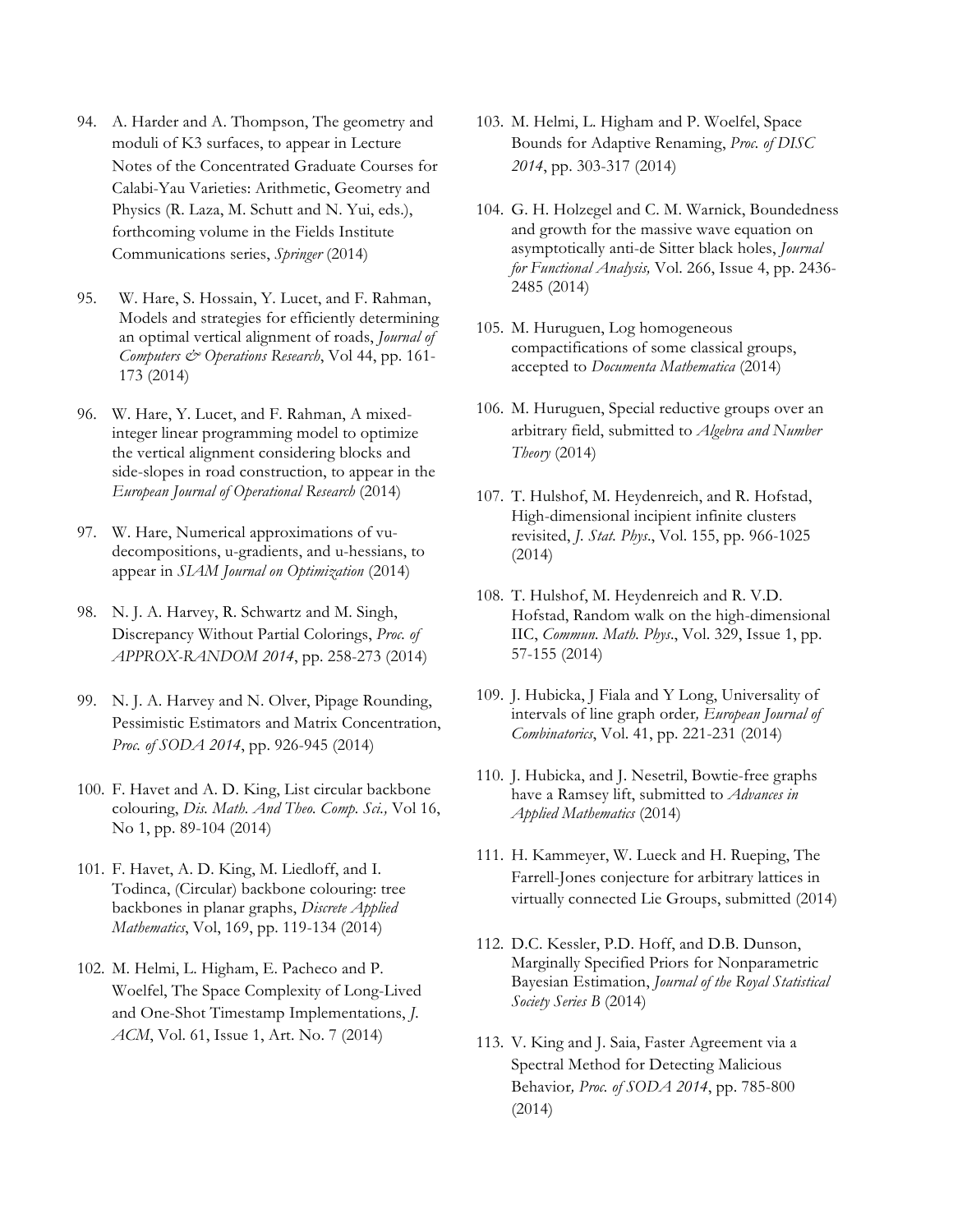- 114. J. Kitagawa and Y. Kim, On the degeneracy of optimal transportation, *Communications in Partial Differential Equations*, Vol 39, Issue 7, pp. 1329- 1363 (2014)
- 115. M. Kool, Euler characteristics of moduli spaces of torsion free sheaves on toric surfaces, *Geom. Dedicata*, to appear (2014)
- 116. M. Kool and R. P. Thomas, Reduced classes and curve counting on surfaces I: theory, *Alg. Geom.,*  Vol. 3, pp. 334-383 (2014)
- 117. M. Kool and R. P. Thomas, Reduced classes and curve counting on surfaces I: calculations, *Alg. Geom.,* Vol. 3 pp. 384-399 (2014)
- 118. L. Korobenko and C. Rios, Hypoellipticity of certain infinitely degenerate second order operators, *J. Math. Anal. Appl*. Vol. 409, pp. 41- 55 (2014)
- 119. F. Krahmer, R. Saab, and O. Yilmaz, Sigma-Delta quantization of sub-Gaussian frame expansions and its application to compressed sensing, Oxford Journals Science & Mathematics *Information and Inference,* Vol. 3, pp. 40-58 (2014)
- 120. Y. Kurochkin, A. S. Prasad and A*.* I. Lvovsky, Distillation of the two-mode squeezed state, *Phys. Rev. Lett.,* Vol 112, Issue 7 (2014)
- 121. M. Laca, I. Raeburn, J. Ramagge, and M. Whittaker, Equilibrium states on the Cuntz-Pimsner algebras of self similar actions, *Journal of Functional Analysis*, Vol 266, Issue 11, pp. 6619- 6661 (2014)
- 122. Guoyin Li and Ting Kei Pong, Splitting methods for nonconvex composite optimization, submitted (2014)
- 123. G.H. Lin, M. Xu, and J.J. Ye, On solving simple bilevel programs with a nonconvex lower level program, *Mathematical Programming Series A,* Vol 144, pp. 277-305 (2014)
- 124. M. Lin, A determinantal inequality for positive definite matrices, *Electronic Journal of Linear Algebra,* Vol. 27, pp. 821-826 (2014).
- 125. M. Lin and P. Van Den Driessche, Positive semidefinite 3-by-3 block matrices*, Electronic Journal of Linear Algebra*, Vol. 27, pp. 827-836 (2014)
- 126. P. Lisonek, P. Badziag, J.R. Portillo, and A.Cabello, The simplest Kochen-Specker set, *Physical Review Letters*, Vol 113, Issue 9, (2014)
- 127. P. Lisonek and V. Singh, Quantum codes from nearly self-orthogonal quaternary linear codes*, Designs, Codes and Cryptography*, Vol. 73, Issue 2, pp. 417-424 (2014)
- 128. S. Madariaga, Grobner-Shirshov bases for the non-symmetric operads of dendriform algebras an quadrialgebras, *Journal of Symbolic Computations,*  Vol 60, pp. 1-14 (2014)
- 127. S. Madariaga, Structure and representations of finite dimensional Malcev algebras (Translation of the original in Russian by E. Kuzmin), *Quasigroups and Related Systems,* Vol. 22, pp. 97-132 (2014)
- 128. S. Madariaga and M. R. Bremner, Jordan quadruple systems, *Journal of Algebra*, Vol. 412 pp. 51-86 (2014)
- 129. S. Madariaga and M.R. Bremner, Dendriform analogues of Lie and Jordan triple systems, *Communications in Algebra*, Vol. 42, pp. 4696-4711 (2014)
- 130. S. Madariaga P. Benito, and M. R. Bremner, Symmetric matrices, orthogonal Lie algebras and Lie-Yamaguti algebras, *Linear and Multilinear Algebra,* Vol. 63, Issue 6, pp. 1257-1281 (2014)
- 131. S. Madariaga and M. Bremner, Lie and Jordan products in interchange algebras, submitted (2014)
- 132. S. Madariaga, L.A. Peresi and M.R. Bremner, Structure theory for the group algebra of the symmetric group, with applications to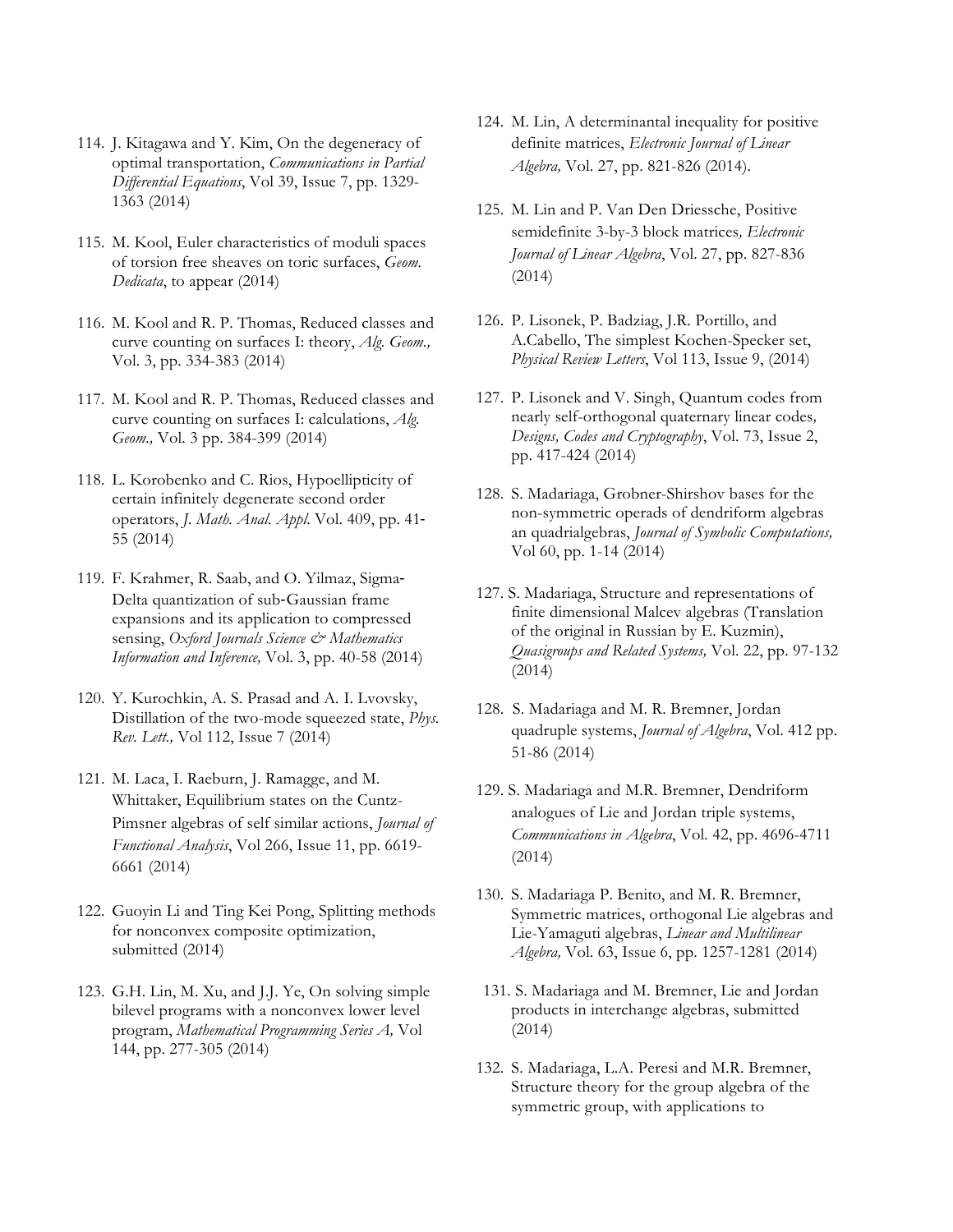polynomial identities for the octonions, submitted (2014)

- 133. S. Madariaga and M.R. Bremner, Permutation of elements in double semigroups, submitted (2014)
- 134. P. Marechal, J. Ye, and J. Zhou, K-optimal design via semidefinite programming and entropy optimization, *Mathematics of Operations Research*, pp. 1-17 (2014)
- 135. S. Melczer, and M. Mishna, Singularity analysis via the iterated kernel method, Combinatorics, *Probability and Computing,* special issue dedicated to the memory of Philippe Flajolet, Vol. 23, Issue 5, pp. 861-888 (2014)
- 136. S. Melczer, and M. Mishna, Enumerating lattice paths with symmetries through multivariate diagonals, *DMTCS Proc. of 25th International Conference on Analysis of Algorithms,* Paris, (2014)
- 137. S. Melczer and M. Mishna, Asymptotic lattice path enumeration using diagonals, submitted to *DMTCS Proc. of BA*, pp. 313-324 (2014)
- 138. B. Mordukhovich and T.T.A. Nghia, Local strong maximal monotonicity and full stability in parametric variational system, submitted (2014)
- 139. H. Movasati, K. M. Shokri, Automorphic forms for triangle groups: integrity properties, *Journal of Number Theory*, Vol. 145, pp. 67-78 (2014)
- 140. H. Namazi and P. Reynolds, Ergodic decompositions for folding and unfolding paths in outer space, submitted (2014)
- 141. V. Nenna and R. Knight, Demonstration of a value of information metric to assess the use of geophysical data for groundwater application*, Geophysics,* Vol. 79, No. 1, pp. E51-E60 (2014)
- 142. T. Nghia and B. Mordukhovich, Coderivative characterizations of local monotonicity with applications to variational systems, Proc. of Joint Mathematics Meeting (2014)
- 143. T. Nghia, B. Mordukhovich, and T. Rockafellar, Full stability in finite-dimensional optimization, *Math. Oper. Res.* pp. 1-27 (2014)
- 144. T. Nghia, D. Drusvyatskiy, and B. Mordukhovich, Second-order growth, tilt stability, and metric regularity of the subdifferential, *J. Convex Analysis,* Vol 21, No 4 (2014)
- 145. T. Nghia and B. Mordukhovich, Full Lipschitzian and Holderian stability in optimization with applications to mathematical programming and optimal control, *SIAM J. Optim*., Vol 24, No 3, pp. 1344-1381 (2014)
- 146. T. Nghia and B. Mordukhovich, Second-order characterizations of tilt stability with applications to nonlinear programming, *Math. Program., Ser. A* (2014)
- 147. K. Pal and S. Assaf, Partial metric spaces with negative distances and fixed point theorems, submitted (2014)
- 148. K. Pal and F. V. Kuhlmann, The model theory of separably tame valued fields, submitted (2014)
- 149. K. Pal and M. C. Laskowski, Model companion of ordered theories with an automorphism, to appear in *Transactions of the American Mathematical Society* (2014)
- 150. J. Parks, An asymptotic for the average number of amicable pairs for elliptic curves, submitted (2014)
- 151. J. Parks, D. Firorilli and A. Sodergren, Low-lying zeros of elliptic curve L-functions: Beyond the ratios conjecture, submitted (2014)
- 152. J. Parks, Amicable pairs and aliquot cycles on average, to appear in *Int. J. Number Theory* (2014)
- 153. Ting Kei Pong, Hao Sun, Ningchuan Wang and Henry Wolkowicz. Eigenvalue, Quadratic programming, and semidefinite programming bounds for vertex separators, submitted (2014)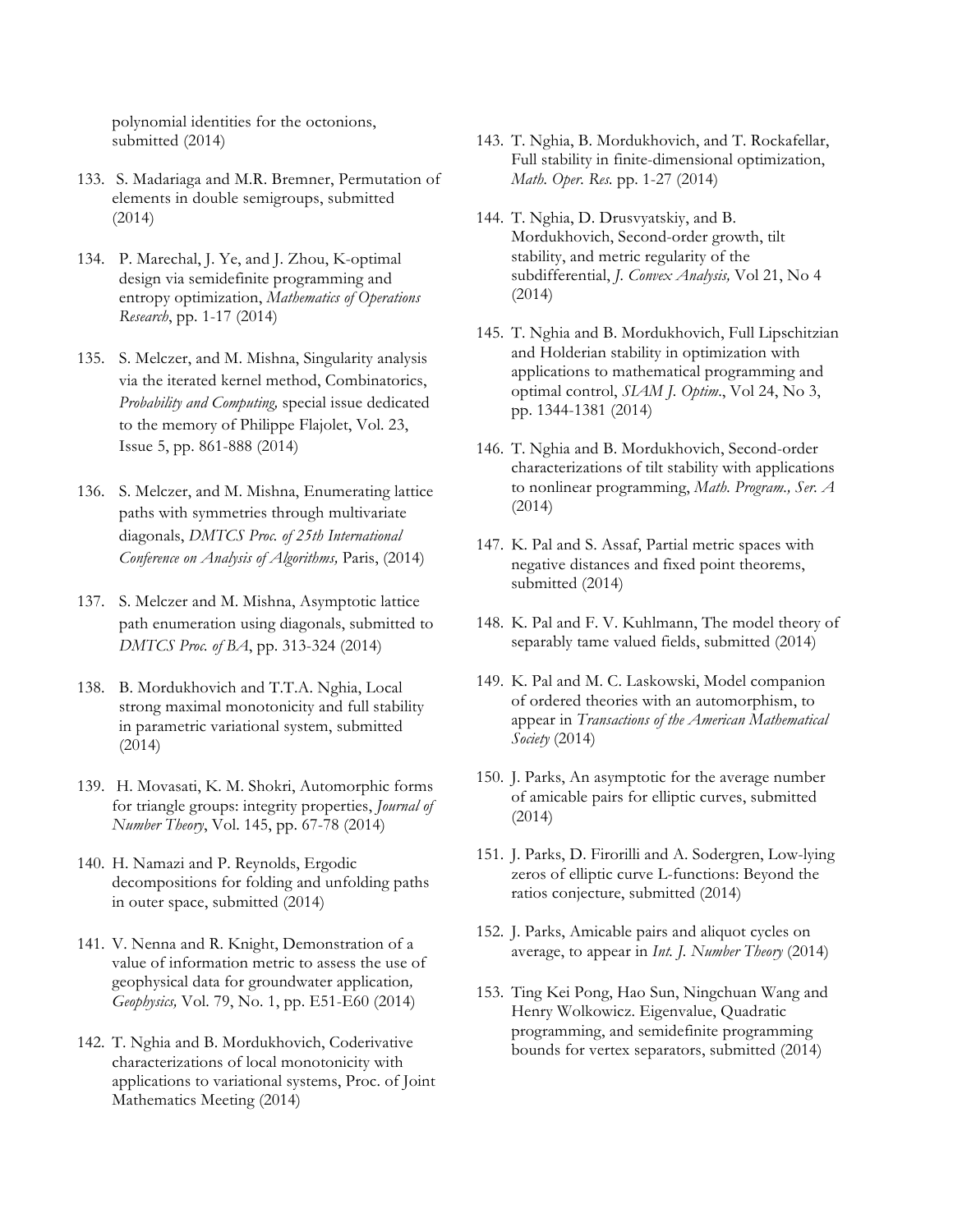- 154. J. R. Potts, G. Bastille-Rousseau, D.L. Murray, J. A. Schaefer, and M. A. Lewis, Predicting local and non-local effects of resources on animal space use using a mechanistic step-selection model, *Methods in Ecology and Evolution,* Vol. 5 Iss. 3 pp. 253-262 (2014)
- 155. J. R. Potts, K. Mokross, M. A. Lewis, A unifying framework for quantifying the nature of animal interactions, *The Royal Society Publishing*, Vol. 11 No. 96 (2014)
- 156. J. R. Potts, K. Mokross, P. C. Stouffer, and M. A. Lewis, Step selection techniques uncover the environmental predictors of space use patterns in flocks of Amazonian birds, accepted to *Ecology and Evolution* (2014)
- 157. J. R. Potts, K. Mokross, P.C. Stouffer, M. A. Lewis, Step selection techniques uncover the environmental predictors of space use patterns in flocks of Amazonian birds, preprint, *Ecol. Evol.* (2014)
- 158. J. R. Potts, M. Auger-Méthé, K. Mokross, M. A. Lewis, A generalized residual technique for analyzing complex movement models using earth mover's distance, *Methods Ecol. Evol.,* Vol 5, Iss. 10 pp. 1012-1022 (2014)
- 159. J. R. Potts, and M. A. Lewis, A mathematical approach to territorial pattern formation, to appear in November special edition, *Am. Math. Mon.* (2014)
- 160. J. R. Potts, K. Mokross, and M. A. Lewis, A unifying framework for quantifying the nature of animal interactions, *J. Roy. Soc. Interface.*, Vol. 11, No. 96 (2014)
- 161. J. R. Potts and M. A. Lewis, How do animal territories form and change? Lessons from 20 years of mechanistic modelling, *Proc. Roy. Soc. B*, Vol 281, No 1784 (2014)
- 162. J. R. Potts, G. Bastille-Rousseau, D. L. Murray, J. A. Schaefer, and M. A. Lewis, Predicting local and non-local effects of resources on animal space use using a mechanistic step-selection

model, *Methods Ecol. Evol.*, Vol 5, Issue 3, pp. 253–262 (2014)

- 163. A. Quas, G. Froyland, and C. Gonzalez Tokman, Stability and approximation of random invariant densities for Lasota-Yorke map cocycles, *Nonlinearity*, Vol. 27, No. 4, pp. 647-660 (2014)
- 164. C. Quigley, In Search of de Sitter Solutions in String Theory, *Proc. of Canadian Conference on General Relativity and Relativistic Astrophysics* at the University of Winnipeg, Canada (2014)
- 165. C. Quigley, Mathieu Moonshine and M5-Branes, *Proc. of Modern Developments in M-Theory workshop* at BIRS, Banff, Canada (2014)
- 166. C. Quigley, Physics of mirror symmetry: The basics, to appear in *Thematic Program on Calabi-Yau Varieties*, Fields Inst. Comm. (2014)
- 167. I. Rahmanian, Y. Lucet, and S. Tesfamariam, Optimal Design of Reinforced Concrete Beams: A Review, *Computers and Concrete*, Vol 13, No 4, pp. 457-482 (2014)
- 168. Z. Rahmati, M. A. Abam, V. King, and S. Whitesides, Kinetic Data Structures for the Semi-Yao Graph and All Nearest Neighbors in Rd, *Proc. of the 26th Canadian Conference on Computational Geometry (CCCG 2014)*, Halifax, Nova Scotia, Canada, 11-13 August 2014
- 169. Z. Rahmati, V. King and S. Whitesides, Kinetic Reverse k-Nearest Neighbor Problem, *Proc. of IWOCA (2014),* Best Poster, ACM SIGGRAPH MIG workshop (2014)
- 170. D. Rolfsen, A topological view of ordered groups, to appear in *Knots in Poland III Proceedings* (2014)
- 171. D. Rolfsen, Low dimensional topology and ordering groups, to appear in *Math Slovaka, Festschrift J. Jakubik* (2014)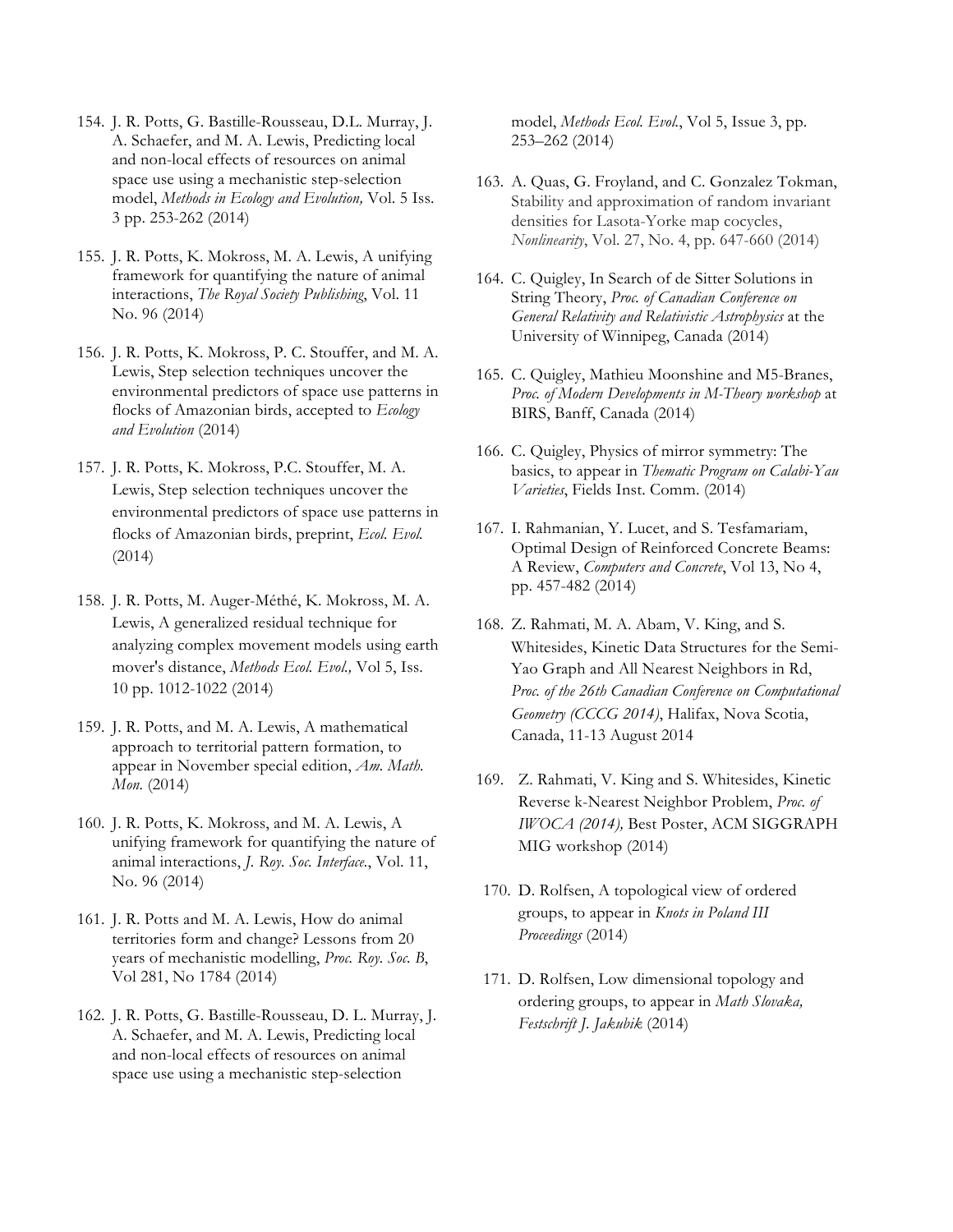- 172. D. Rolfsen, Ordering knot groups, to appear in *Oberwolfach Conference on Knot Theory Proceedings*  (2014)
- 173. Y. Shen, B. Han, and E. Braverman, Removal of Mixed Gaussian and Impulse Noise Using Directional Tensor Product Complex Tight Framelets, submited (2014)
- 174. R. Shrestha, E. Hodzic, J. Yeung, K. Wang,T. Sauerwald, P. Dao, S. Anderson, H. Beltran, M. A. Rubin, C. Collins, G. Haffari and C. Sahinalp, HIT'nDRIVE: Multi-driver Gene Prioritization Based on Hitting Time, *Proc. of RECOMB 2014*, pp. 293-306 (2014)
- 175. M. Simpson, Venkatesh Srinivasan and Alex Thomo, Clearing contamination in large networks, *Proc. of ASONAM 2014*, pp. 425-428 (2014)
- 176. R. K. Sinha, F. Ergün, K. N. Oikonomou and K. K. Ramakrishnan, Network design for tolerating multiple link failures using Fast Reroute (FRR), *Proc. DRCN 2014*, pp. 1-8 (2014)
- 177. V. Srinivasan and T. W. Reps, Recovery of Class Hierarchies and Composition Relationships from Machine Code, *Proc. CC 2014*, pp. 61-84 (2014)
- 178. R.M. Tifenbach, D. Dereniowski, D. Dyer and B. Yang, The complexity of zerovisibility cops & robber, *Frontiers in Algorithmics,* Vol. 8497, pp. 60-70 (2014)
- 179. A. Thompson , S. A. Filippin and H. Ruddat, An introduction to Hodge structures, submitted (2014)
- 180. A. Thompson, Degenerations of K3 surfaces of degree two, *Trans. Amer. Math. Soc.,* Vol. 366, No. 1, pp. 219-243 (2014)
- 181. A. Thompson and A. Harder, The geometry and moduli of K3 surfaces, to appear in Lecture Notes of the Concentrated Graduate Courses for

Calabi-Yau Varieties: Arithmetic, Geometry and Physics, (R. Laza, M. Schütt and N. Yui, eds.), forthcoming volume in the *Fields Institute Communications series* (2014)

- 182. A. Volfovsky and P.D. Hoff, Hierarchical array priors for ANOVA decompositions, *Annals of Applied Statistics,* Vol. 8, No. 1, pp. 19-47 (2014)
- 183. K. Wang and Y.S. Wong, Pollution-free finite difference schemes for nonhomogeneous Helmholtz equation, *Int. J. Numer. Anal. Model.,*  Vol 11, No 4, pp. 787-815 (2014)
- 184. C. M. Warnick, On quasinormal modes of asymptotically anti-de Sitter black holes, *Communications in Mathematical Physics* (2014)
- 185. E. Wiedemann, C. Bardos and L. Szekelyhidi, Jr, Non-uniqueness for the Euler equations: The effect of the boundary. Dedicated to the memory of Professor Mark Vishik. *Uspekhi, Mat. Nauk* Vol 69, Issue 2 (416), pp. 3-22 (2014)
- 186. J. Wires, S. Ingram, Z. Drudi, N. J. A. Harvey and A. Warfield, Characterizing Storage Workloads with Counter Stacks, *Proc. OSDI 2014,* pp. 335-349 (2014)
- 187. T Wong, A.L. Owczarek and A. Rechnitzer, Confining multiple polymers between sticky walls: a directed walk model of two polymers, *J. Phys. A: Math. Theor*., Vol. 47 (2014)
- 188. H. Wu, B. Mohar, A. Rafiey and B. Tayfey-Rezaie, Interval Minors of complete bipartite graphs, submitted to J. Graph Theory (2014)
- 189. H. Wu, J. Noel, D. B. West, and X. Zhu, Beyond Ohba's Conjecture: A bound on the choice number of k-chromatic graphs with n vertices, accepted to the *European Journal of Combinatorics* (2014)
- 190. B. Xu, Endoscopic classification of tempered representations: quasi-split general even orthogonal group and general symplectic group, preprint (2014)